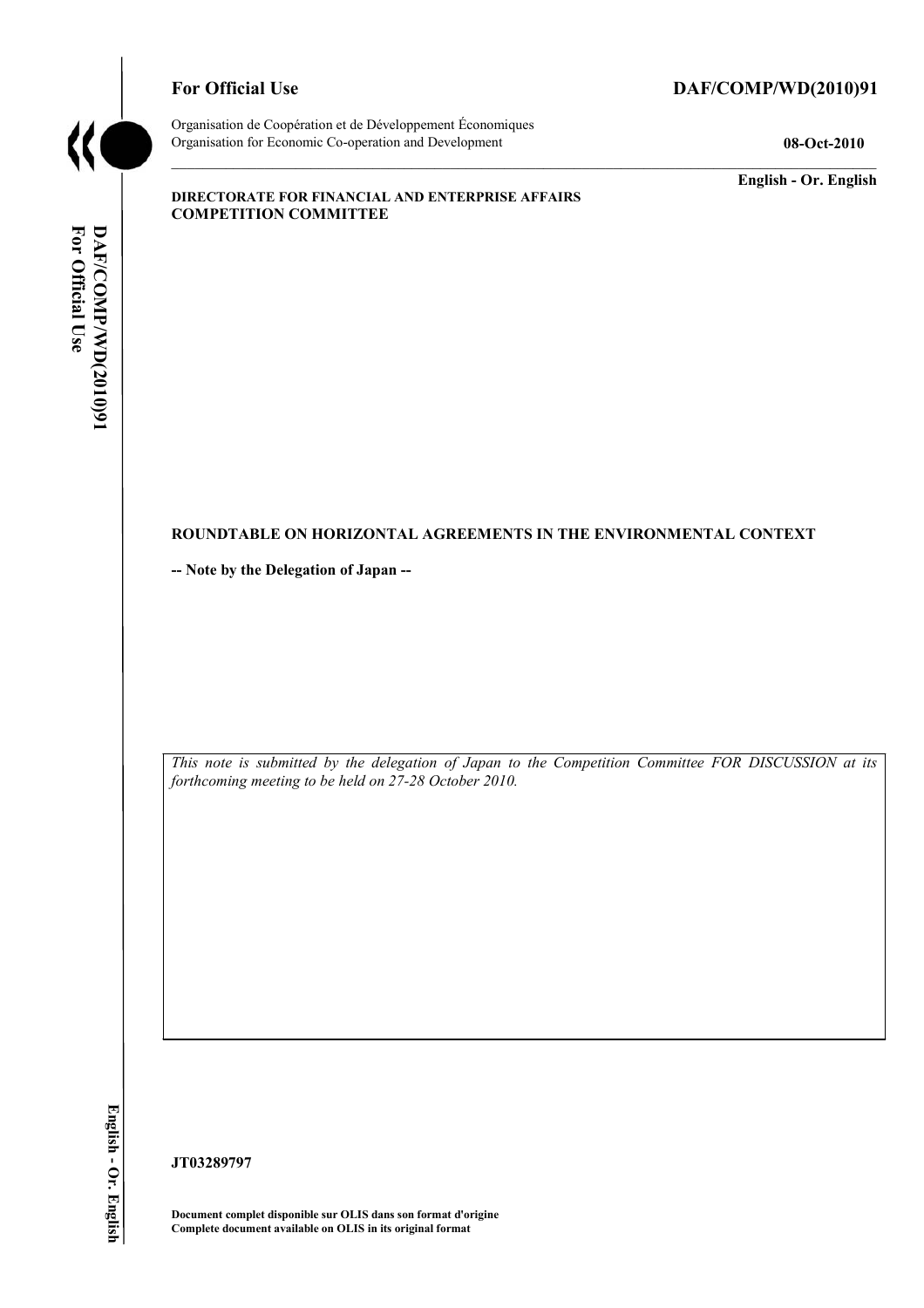# **ROUNDTABLE ON HORIZONTAL AGREEMENTS IN THE ENVIRONMENTAL CONTEXT**

## **-- Note by Japan --**

## **1. Introduction**

1. In June 2000, the Basic Act on Establishing a Sound Material-Cycle Society was enacted that stipulated a basic framework for the formation of a recycling-based society, including clarification on the responsibilities of the central and local governments, businesses, and the public, so that a recycling-based society can be implemented through the overall efforts of these entities. Under the framework of this Act, so-called extended producer responsibility (EPR) is established as a general principle, where the producers bear certain responsibility for the products, etc., they produce even after these products have been used and become waste.

2. With regard to activities for recycling, etc., on the part of businesses, it is considered desirable that the application of competitive principles will promote further efforts toward recycling, etc. However, in many cases, activities for recycling, etc., are characterized by weak incentives for businesses because they require continuous additional concomitant costs on the part of businesses and do not necessarily lead to direct benefits for individual producers. Therefore, there are often cases where laws or ordinances must make recycling, etc., mandatory, or in which businesses work toward recycling in response to strong social requests. In such cases, unless businesses jointly carry out activities for recycling, etc., it is sometimes difficult to build recycling systems or to promote recycling efficiently, which in certain cases results in difficulties in fulfilling the obligations as stipulated in the laws or ordinances. On the other hand, if such joint activities form a momentum of their own toward the smooth establishment of a recycling system and further developments, they will lead to the vitalization of the recycling market and create new demand in the market, the effect of which is expected to promote competition.

3. It is therefore necessary to duly consider the necessities of such activities from social and public objectives and the effect of promoting competition when conducting examinations on the existence or nonexistence of problems related to the Antimonopoly Act (AMA) concerning joint activities by businesses toward recycling, etc. This contribution paper explains the views of the JFTC on horizontal agreements in the environmental context and introduces the JFTC's experiences, including its guidelines and consultation cases.

#### **2. Views on horizontal agreements in the environmental context**

4. Article 3 of the AMA prohibits "a substantial restraint of competition in any particular field of trade contrary to the public interest," which results from private monopolization or unreasonable restraint of trade such as cartels, etc. Furthermore, Article 19 of the AMA prohibits "unfair trade practices" which include such acts as refusing to supply or restricting the quantity or substance of goods or services pertaining to the supply to a certain enterprise concertedly with a competitor without justifiable grounds (concerted refusal to trade), etc. Therefore, even if horizontal agreements are concluded with the aim of environmental conservation, such agreements will be prohibited if they violate these provisions.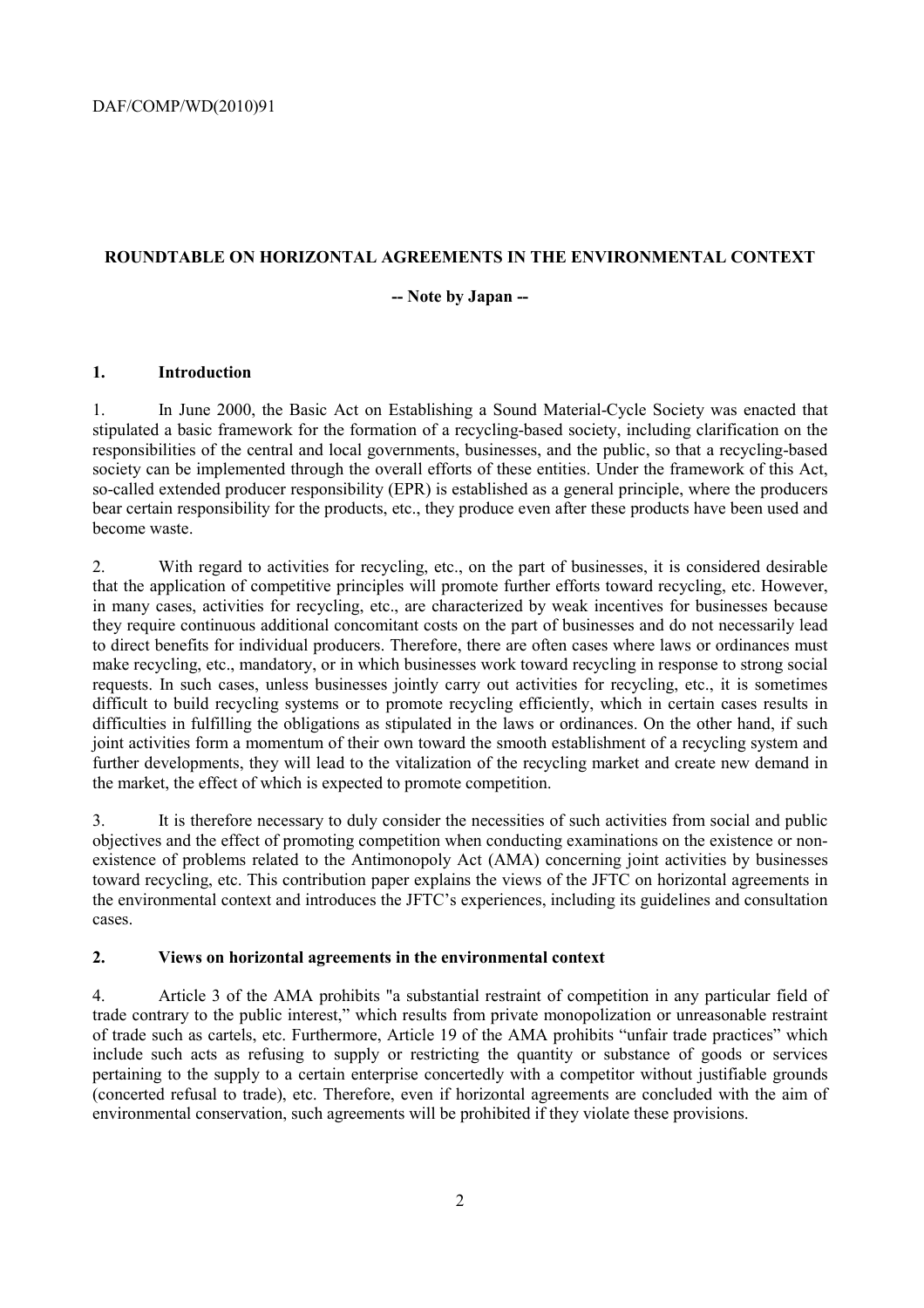5. However, when a horizontal agreement has the purpose of environmental conservation, it is more often the case that inquiries are made on whether such purposes should be taken into account in determining possible violation of the AMA. The following are points of view described by the JFTC with regard to the action of businesses based on social and public objectives including environmental conservation.

- In many instances, a trade association's self-regulation activities that are intended for socially beneficial purposes, and that include the establishment of standards and codes related to the business activities of constituent firms, as well as the use of compliance with said standards and codes, pose no particular problem in light of the Antimonopoly Act. However, there may be cases in which self-regulation, depending on its content or conditions, impedes or restrains competition in terms of the diversity of goods or services or the manner in which business operations are conducted. (Guidelines Concerning the Activities of Trade Associations under the Antimonopoly Act)
- A joint R&D project which is intended to address so-called externalities, such as developing an environmental or safety measure, may not in itself immediately exclude the possibility for such project to pose a problem under the Antimonopoly Act. However, considering it may not be easy to carry out the project by a single undertaking in light of its cost, risk, and so forth related to the research, it is less likely to pose a problem under the Antimonopoly Act in such a case. (Guidelines Concerning Joint Research and Development under the Antimonopoly Act)

6. Based on these points, the JFTC has the view that the framework of horizontal agreements in the environmental context should be arranged without impeding the competition in the market while the JFTC considers the necessity of concluding such agreements on a case by case basis.

7. In addition, when other administrative agencies strengthen regulations or implement administrative guidance with the aim of environmental conservation, the JFTC holds consultations with these administrative agencies and arranges coordination with the AMA and the competition policy so that such regulations or administrative guidance will not induce violations against the AMA.

# **3. Guidelines concerning joint activities for recycling under the antimonopoly act**

8. In accordance with the enactment of the Basic Act on Establishing a Sound Material-Cycle Society, whereby a basic framework was stipulated for the formation of a recycling-based society, the JFTC formulated the "Guidelines Concerning Joint Activities for Recycling under the Antimonopoly Act" (published by the JFTC on June 26, 2001, and last amended on January 1, 2010) to clarify the points of view concerning joint activities for recycling under the AMA.

9. Under these guidelines, the JFTC 1) demonstrates its basic recognition of recycling, etc., and describes its viewpoints under the AMA on 2) joint development of recycling systems and 3) joint activities by enterprises toward recycling, etc., by introducing and explaining actual cases.

# • Basic recognition of recycling, etc.

In the examination into the existence or non-existence of problems related to the AMA concerning joint activities by enterprises toward recycling, etc., it is therefore necessary to duly consider the necessities from their social and public objectives. However, even if such necessities can be considered, problems related to the AMA arise in cases where joint actions on recycling, etc., among the enterprises result in adverse effects on the competitive order of the product and recycling markets.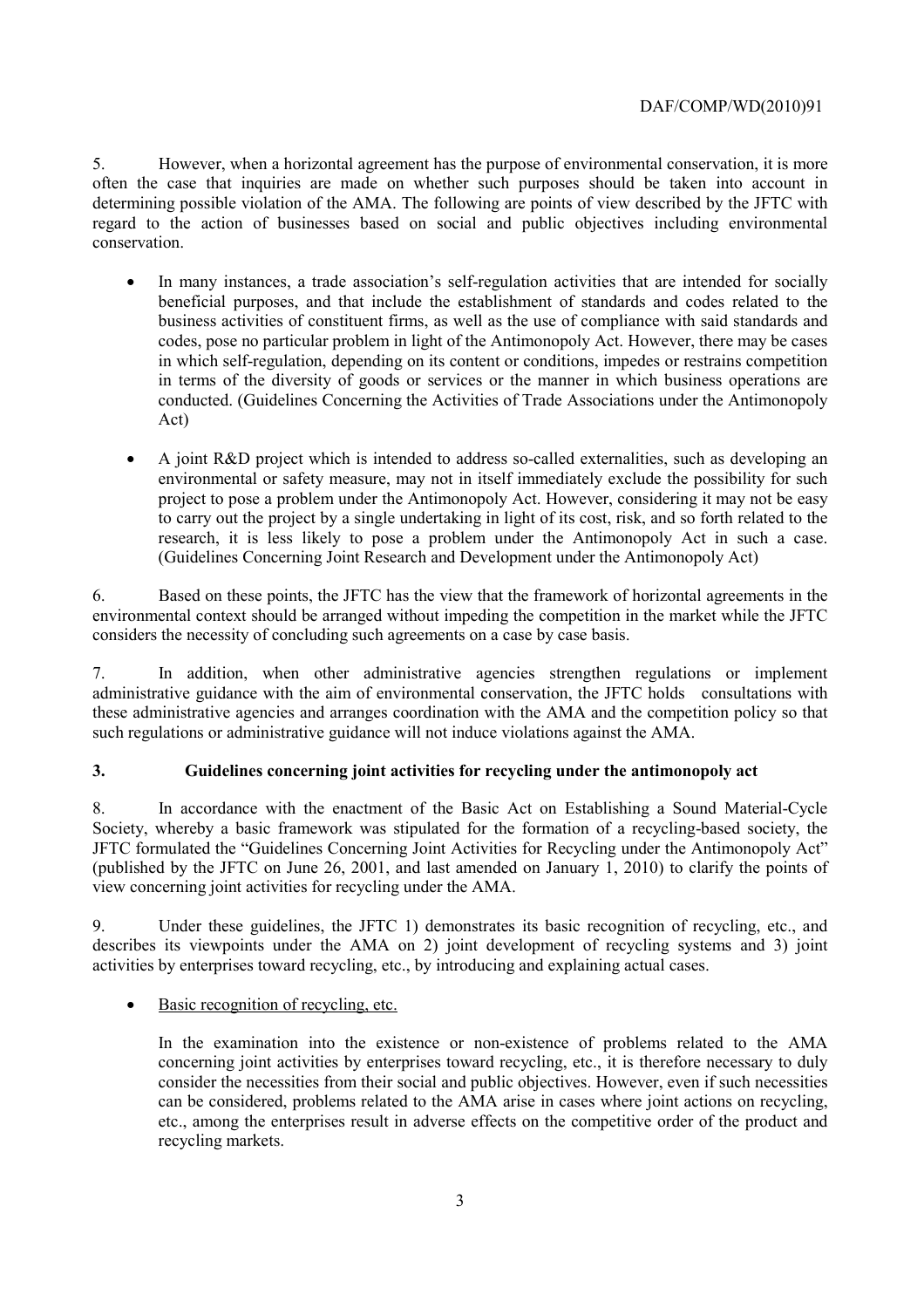#### • Joint Development of Recycling Systems

Specific examples of recycling systems that are developed by enterprises in joint operations include cases of using processing facilities jointly for waste recycling, or establishing such facilities jointly, such as when consumer electronics manufacturers establish factories for reprocessing and recycling household electrical appliances that have been disposed of, etc.

In determining whether the above-mentioned joint operations become problems under the AMA, examinations are undertaken into what effect the joint operations have on the product and recycling markets.

#### Product Market

In the event that enterprises develop a recycling system in a joint operation to deal with product waste, although the necessary costs for recycling, etc. (usage charges for recycling facilities, usage charges for collection facilities, transportation charges, etc.) are shared, in cases where the proportion of the required costs for recycling, etc., of the product concerned compared to the selling prices are small, the joint operation has an indirect effect on competition in the product market itself, and is therefore considered unlikely to become a problem under the AMA.

However, if the recycling system covers a broad scope, for example, by the inclusion of the collection and transportation of waste and the process for recycling, there will be cases where the proportion of the required costs for recycling, etc., of the product concerned through joint operations are large compared to the selling prices. In such cases and when the total share of the participating enterprises in the product market becomes large, it would have an effect on competition in the product market and become problematic under the AMA as an "unreasonable restraint of trade."

Furthermore, in the event that enterprises jointly develop a recycling system because it is difficult to independently develop a recycling system in doing business in the product market, by denying or restricting the use of that recycling system to new entrants or certain existing enterprises without justifiable grounds, by for example, obstructing new entry of other enterprises into the product market or causing difficulties in the business activities of existing enterprises, in the case that such actions substantially restrain competition in the product market, they shall fall under the provisions prohibiting private monopolization or unreasonable restraint of trade.

In addition, even if such actions do not substantially restrain competition in the product market, if there is a possibility that such actions cause difficulties in the normal business activities of enterprises that are denied or restricted participation in the recycling system, they shall be problematic under the provisions prohibiting unfair trade practices as concerted refusal to trade.

#### • Recycling Market

Because the construction of recycling systems creates the recycling market and new opportunities for trade in the recycling market could be expected to expand, it is normally unlikely to restrain competition in the recycling market and therefore become a problem under the AMA. However, in cases where many enterprises develop a recycling system jointly and by doing so cause difficulties in the business activities for the existing recycling enterprises or make difficulties for other enterprises to enter the recycling market, resulting in the substantial restraint of competition in the recycling market, such cases fall under the provisions prohibiting private monopolization or unreasonable restraint of trade.

In addition, in cases where enterprises jointly develop a recycling system that covers a broad scope, there is often no other recycling system existing in the recycling market. In such cases,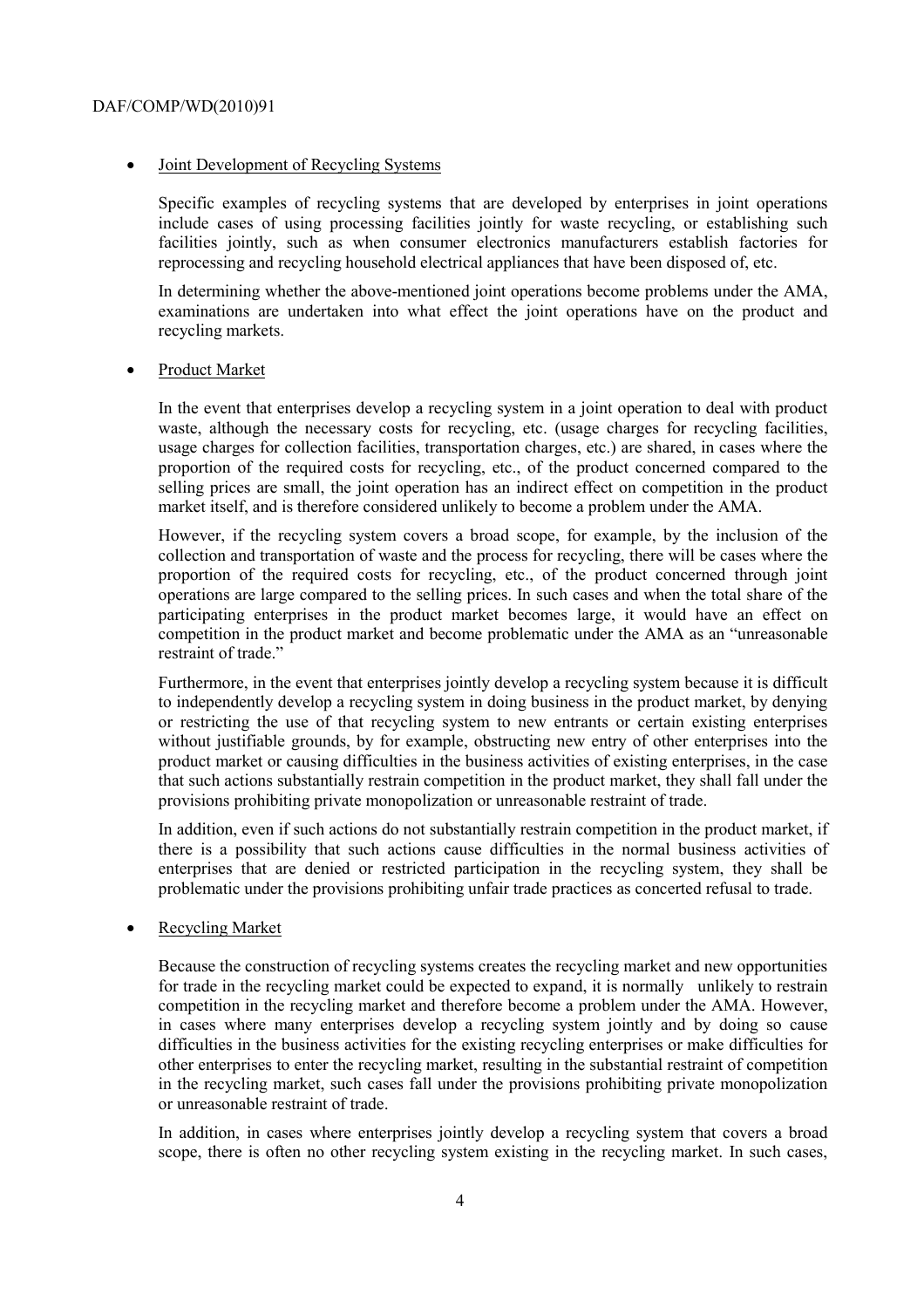having examined whether it is necessary for enterprises to jointly develop a recycling system and if there are alternative means, the JFTC will consider (1) if participation in the recycling system is free and (2) if the development of a recycling system by each participating enterprises is unreasonably restrained, and thereby determines if any problems arise under the AMA.

#### • Joint Activities Pertaining to Recycling, etc.

In the event that enterprises jointly develop or a trade association develops a recycling system, there are cases where various ancillary arrangements are made concerning the development of such a system for the purpose of its efficient operation, etc. In addition, even when a recycling system is not jointly developed, there are cases where similar arrangements are made by enterprises or a trade association in order to enhance the effectiveness of recycling, etc.

The guidelines show the viewpoints under the AMA with regard to the following 6 cases: (1)Decision on a target for recycling ratio, etc., (2)Integration of specifications for components that are easy to recycle and component standardization, (3)Joint research and development of products that are easy to recycle, (4)Standardization of formats of waste management forms (socalled "Manifest") and enforcement of their use, (5)Joint activities concerning recycling expenses and (6)Development of a deposit system.

| <b>Types of Joint Activities</b>                                                                                                               | The viewpoints under the Antimonopoly Act                                                                                                                                                                                                                         |
|------------------------------------------------------------------------------------------------------------------------------------------------|-------------------------------------------------------------------------------------------------------------------------------------------------------------------------------------------------------------------------------------------------------------------|
| Decision on a target for recycling ratio, etc.                                                                                                 | No problem in principle under the AMA, except for the cases<br>where unduly discriminatory compliance with the target is<br>forced among the members, or where the product of the member<br>who failed to reach the target is unduly excluded from the<br>market. |
| Integration of specifications for components that<br>recycle<br>and<br>easy<br>to<br>component<br>are<br>standardization                       | No problem in principle under the AMA, except for the cases<br>where a specific manufacturer or component manufacturer is<br>unduly discriminated against or forced to observe the standards.                                                                     |
| Joint research and development of products that<br>are easy to recycle                                                                         | Less problematic if it is considered to be difficult for a single<br>manufacturer to carry out the R&D in terms of related risk, cost,<br>etc.                                                                                                                    |
| Standardization of format of waste management<br>forms (so-called "Manifest") and enforcement of<br>their use                                  | No problem.                                                                                                                                                                                                                                                       |
| Joint activities concerning recycling expenses $(1)$                                                                                           | No problem in principle, except for the cases where the trade<br>association and the like forces observance of the voluntary<br>standards they formulated.                                                                                                        |
| - Setting voluntary standards regarding the<br>collection method, the timing of collection,<br>and the displaying method                       |                                                                                                                                                                                                                                                                   |
| Joint activities concerning recycling expenses(2)<br>- Joint determination of specific recycling<br>costs or fees by manufacturers and sellers | Causes a problem.                                                                                                                                                                                                                                                 |
| Development of a deposit system*                                                                                                               | Usually no problem, except for the cases where trade<br>associations or enterprises jointly determine the amount of<br>deposit which is higher than the payback amount for covering<br>collection cost.                                                           |

**Table: The principles of the Antimonopoly Act for the joint activities pertaining to recycling, etc.** 

\* A system that entails collecting a specific amount of deposit at the time of sale of the product, and returning the same amount once the waste is collected.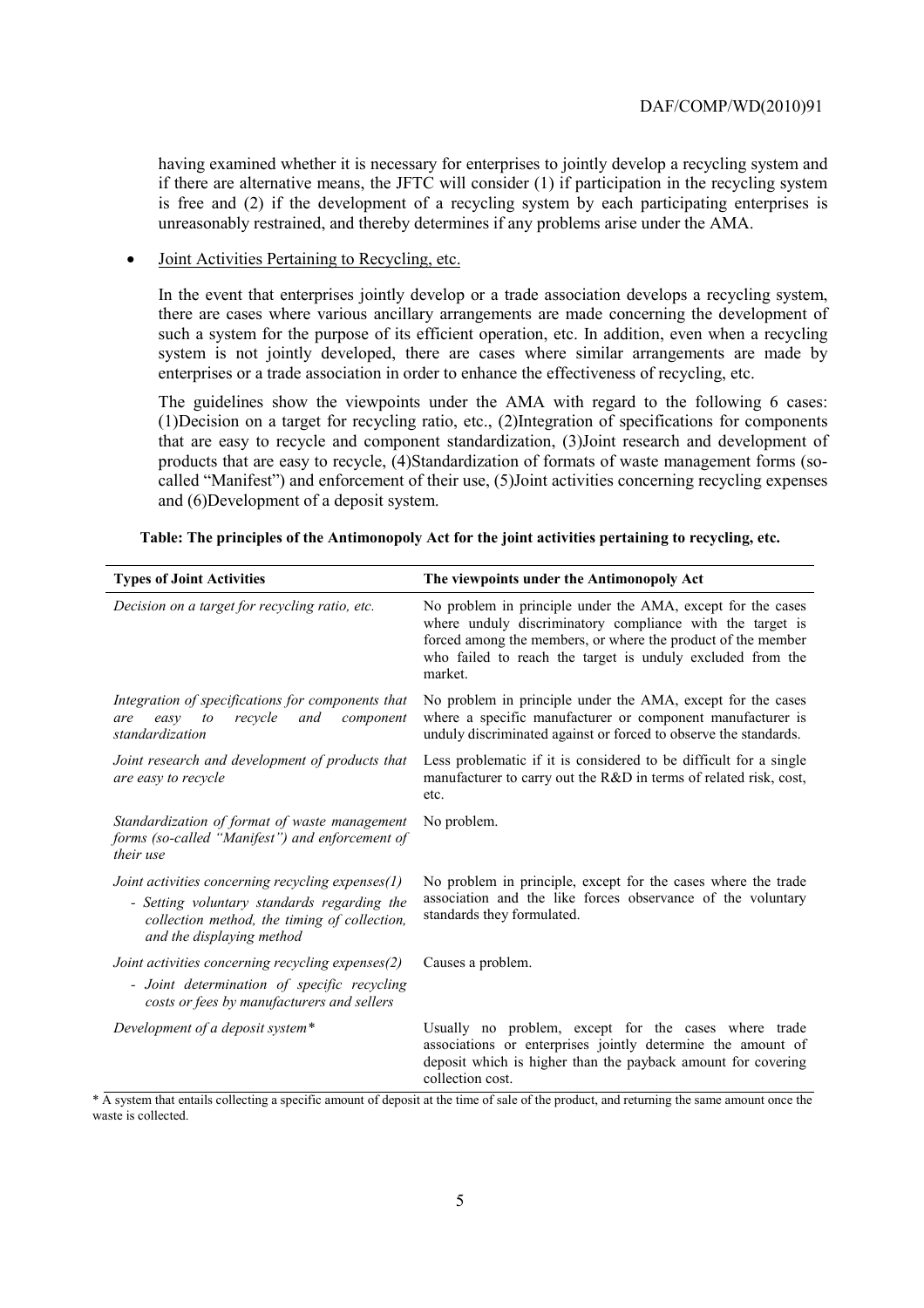# **4. A consultation case from businesses and the reply of the JFTC**

10. The JFTC provides consultation services to give advice regarding whether a specific action planned by an enterprise or trade association will constitute a problem under the AMA. The following introduces the case of "The initiative to impose a charge for plastic shopping bags (hereinafter, referred to as "plastic bags") on consumers", one of the consultations related to horizontal agreements concluded in the environmental context.

# *4.1 Contents of the consultation*

11. Each retailer in the city A has so far been providing free plastic bags to its customers for shopping.

12. For the last several years, each retailer in the city A has been involved in activities to reduce the use of plastic bags by customers, for example, by introducing a point system. (Customers get a point every time they refuse to use a plastic bag and can get a discount from the retailer based on the acquired points.)

13. While the introduction of a point system reduced the use of plastic bags to a certain level, its effect seems to have peaked and thus, to further promote the reduction of their use, retailers have focused on an initiative to impose a fee for using plastic bags.

14. However, only a fraction of retailers actually introduced a fee on plastic bags due to retailers' concern that their competitors might deprive them of their customers if they charge for plastic bags ahead of their competitors who provide free plastic bags.

15. In such a situation, the Revised Act on the Promotion of Sorted Collection and Recycling of Containers and Packaging was enforced in April 2007, where the introduction of fee-based plastic bags is regarded as one of the recommended actions by retailers to further reduce the use of plastic bags. However, in the city A, while the consensus was formed among the residents that they should reduce garbage through reducing the use of plastic bags, it is hard to say that they have reached the consensus that fee-based plastic bags should be implemented as a practical method of containing the use, and accordingly, very few retailers decided to introduce fee-based plastic bags ahead of their competitors.

16. In response to this situation, the city A decided to set up a committee by calling for the participation of resident groups and respective retailers in the city to consider how to reduce the use of plastic bags. Although it was up to each retailer whether to participate in this committee or not, almost all the retailers in the city decided to join the committee.

17. The city A explained the reason why it also called for the participation of the resident groups in the committee, stating that it would be necessary to listen to the consumers' opinions since consumers will be imposed certain financial burdens if fee-based plastic bags are introduced as the most effective method for the reduction of plastic bag use.

18. After the discussion at the committee mentioned in above, the city A, the resident groups, and participating retailers in this city (hereinafter, referred to as "Three Parties") concluded an agreement that customers should pay for the plastic bags when they buy things at retailers in the city starting from xx date/month, 2007, at the unit price of 5 yen per bag.

19. Does such an approach to introducing fee-based plastic bags for reducing bag use constitute any problem under the AMA?